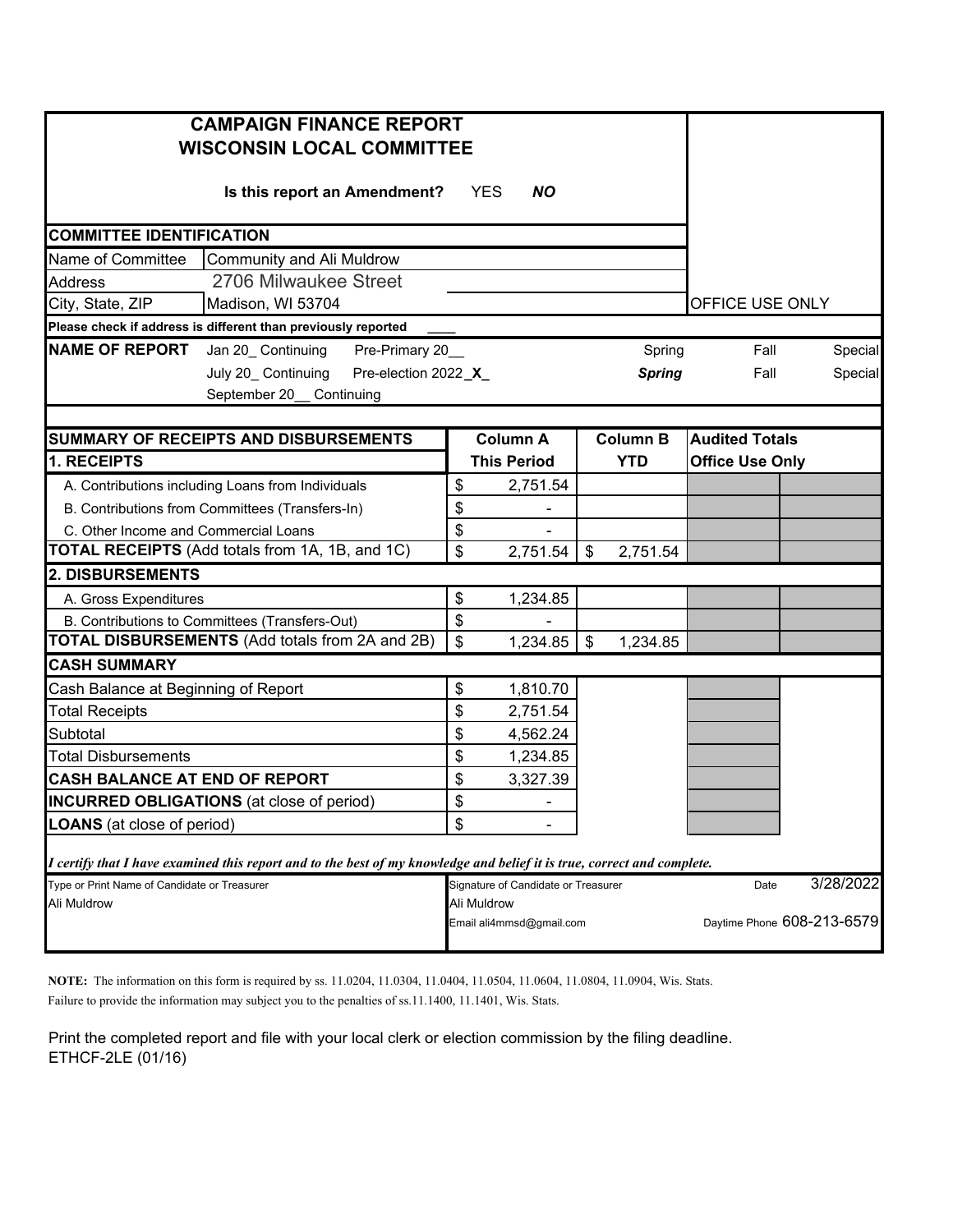## SCHEDULE 1-A **Contributions Including Loans from Individuals**

|   | IN-KIND CONDUIT DATE |                         | <b>LAST</b>     | <b>FIRST</b>         | <b>ADDRESS</b>                             | <b>CITY</b> | $ST$ $ZIP$ | <b>OCCUPATION</b>   | AMOUNT YTD   |            | <b>COMMENTS</b>                            |
|---|----------------------|-------------------------|-----------------|----------------------|--------------------------------------------|-------------|------------|---------------------|--------------|------------|--------------------------------------------|
|   |                      | 1/16/2022 Orr           |                 | Catherine            | 4607 Tonyawatha Trail                      | Monona WI   |            | 53716               | 250          | 250        |                                            |
|   |                      | 2/7/2022 Jenkins        |                 | Laurie               | 3121 No. Gove St                           | Tacoma WA   |            | 98407               | 200          | 200        |                                            |
|   |                      | 1/28/2022 Hutchins      |                 | Patrice              | 3802 Toban Drive                           | Madison El  |            | 53704               | 26.27        | 26.27      |                                            |
|   |                      | 1/28/2022 Dillon        |                 | Patricia             | 518 Elmside Blvd                           | Madison WI  |            | 53704               | 26.27        | 26.27      |                                            |
|   |                      | 3/15/2022 0:00 Dreyfuss |                 | Karen                | 1017 Lawrence St                           | Madison WI  |            | 53715               | \$50.00      | \$50.00    |                                            |
|   |                      | 3/15/2022 Driscoll      |                 | Heather              | 2401 Oakridge Ave                          | Madison WI  |            | 53704               |              |            |                                            |
|   |                      | 3/15/2022 Hong          |                 | Francesca            | PO Box 8952                                | Madison WI  |            | 53708               | 50           | 50         |                                            |
|   |                      |                         | 15-Mar Burnette | Keetra               | 2059 Atwood Ave                            | Madison WI  |            | 53704               | 100          | 100        |                                            |
|   |                      | 3/16/2022 Leibowitz     |                 | Dale                 | 2201 Lakeland Ave                          | Madison WI  |            | 53704 Foundation    | \$1,000.00   | \$1,000.00 |                                            |
|   |                      | 3/11/2022 Driscoll      |                 | Heather              |                                            | Madison WI  |            | 53704 N/A           |              |            |                                            |
| x |                      | 3/20/2022 Driscoll      |                 | Heather              | 2401 Oakridge Ave<br>2401 Oakridge Ave     | Madison WI  |            | 53704 N/A           | \$14<br>\$60 |            | Squarespace email<br>Snacks for fundraiser |
|   |                      | 3/16/2022 9:01 Kathi    |                 | Sieden-Thomas        | 805 W Lakeside St                          | Madison WI  |            |                     | 35           |            |                                            |
|   |                      |                         |                 |                      |                                            |             |            |                     |              |            |                                            |
|   |                      | 3/16/2022 21:55 Lisa    |                 | Dugdale              | 101 Leon St.                               | Madison WI  |            |                     | 50           |            |                                            |
|   |                      | 3/17/2022 9:46 Colleen  |                 | Johnson              | 2106 West Lawn Av                          | Madison WI  |            |                     | 50           |            |                                            |
|   |                      | 3/17/2022 10:24 Maxine  |                 | McKinney de Royston  | 418 N. Baldwin St.                         | Madison WI  |            |                     | 100          |            |                                            |
|   |                      | 3/17/2022 15:12 Brian   |                 | Lavendel             | 2302 Center Ave                            | Madison WI  |            | Property Manager    | 250          |            |                                            |
|   |                      | 3/17/2022 15:22 Donald  |                 | Katz                 | 2116 Jefferson St                          | Madison WI  |            |                     | 50           |            |                                            |
|   |                      | 3/17/2022 15:24 Betty   |                 | <b>Harris Custer</b> | 406 Science Dr, Suite 310                  | Madison WI  |            |                     | 100          |            |                                            |
|   |                      | 3/17/2022 16:15 Amanda  |                 | Leipold              | 1122 Melby Dr                              | Madison WI  |            |                     | 50           |            |                                            |
|   |                      | 3/17/2022 16:29 Sami    |                 | Schalk               | 301 Harbour Town Drive Unit 434 Madison WI |             |            | Associate Professor | 285          |            |                                            |
|   |                      |                         |                 |                      |                                            |             |            |                     |              |            |                                            |
|   |                      |                         |                 |                      |                                            |             |            |                     |              |            |                                            |
|   |                      |                         |                 |                      |                                            |             |            |                     |              |            |                                            |